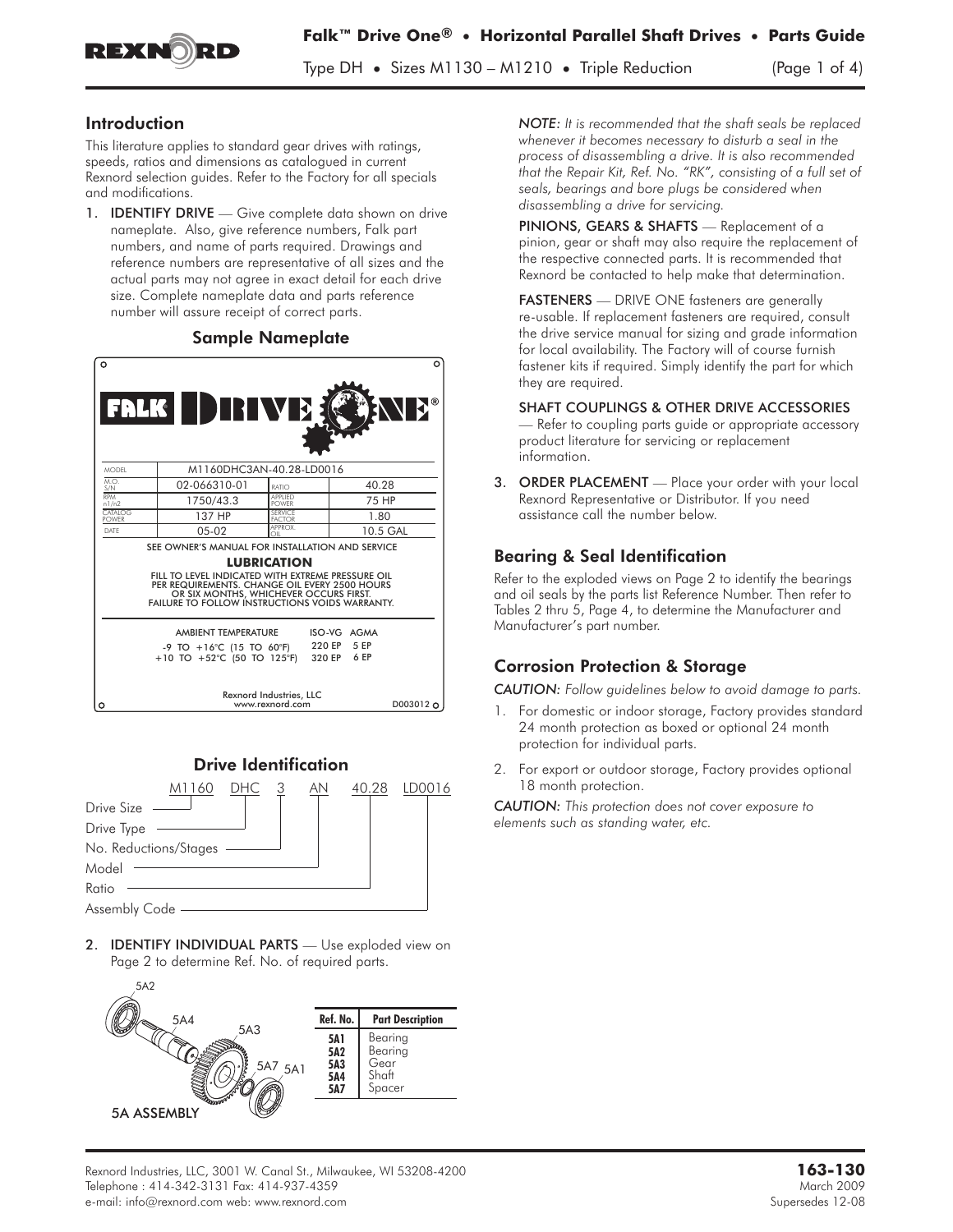

(Page 2 of 4) Type DH **•** Sizes M1130 – M1210 **•** Triple Reduction

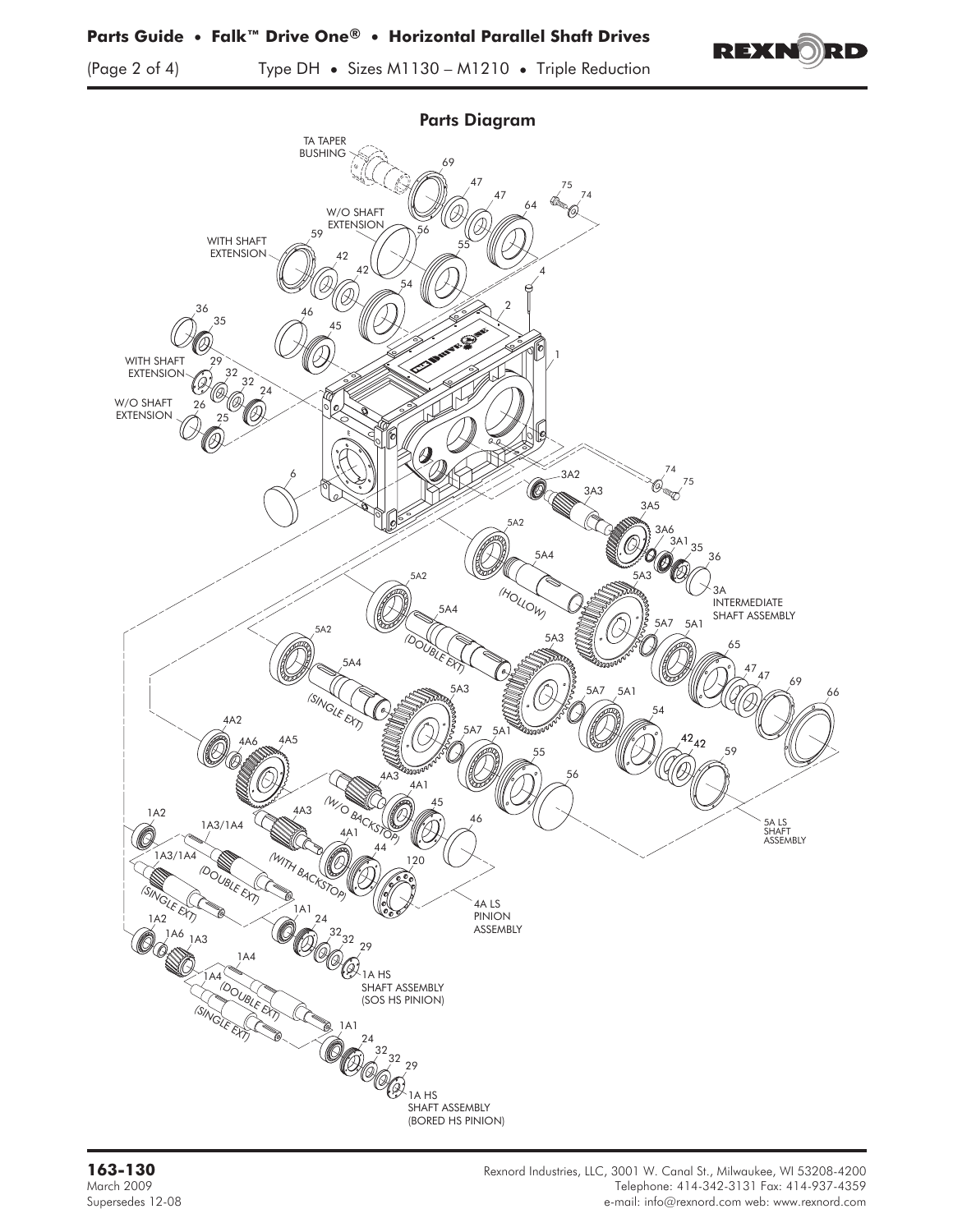

Type DH **•** Sizes M1130 – M1210 **•** Triple Reduction (Page 3 of 4)

## **TABLE 1 — Parts List**

| Ref. No.       | <b>Part Description</b>                                                             |
|----------------|-------------------------------------------------------------------------------------|
| 1              | Housing (Consists of Housing, Bore Plug, Inspection Cover                           |
| 2              | & all Hardware)<br><b>Inspection Cover</b>                                          |
| 4              | <b>Dipstick</b>                                                                     |
| 6<br>20        | Housing Bore Plug<br>High Speed Retaining Nut Assembly (Incl. Ref. 24, 29, 32 &     |
|                | Hardware)                                                                           |
| 21             | High Speed Retaining Nut Assembly (Incl. Ref. 25, 26 &<br>Hardware)                 |
| 24<br>25       | Bearing Adjustment Nut<br>Bearing Adjustment Nut                                    |
| 26             | Bore Plug                                                                           |
| 29<br>30       | Grease Purge Cover<br>Intermediate Retaining Nut Assembly (Incl. Ref. 35, 36 &      |
|                | Hardware)                                                                           |
| 32<br>35       | High Speed Oil Seal<br>Bearing Adjustment Nut                                       |
| 36             | Bore Plug                                                                           |
| 40             | Low Speed Pinion Retaining Nut Assembly (Incl. Ret. 45, 46<br>& Hardware)           |
| 41             | Low Speed Pinion Retaining Nut Assembly (Incl. Ref. 44 &                            |
| 42             | Hardware)<br>Low Speed Oil Seal                                                     |
| 44<br>45       | Bearing Adjustment Nut<br>Bearing Adjustment Nut                                    |
| 46             | Bore Plug                                                                           |
| 47<br>50       | Low Speed Oil Seal<br>Low Speed Shaft Retaining Nut Assembly (Incl. Ref. 42, 54,    |
|                | 59 & Hardware)                                                                      |
| 51             | Low Speed Shaft Retaining Nut Assembly (Incl. Ret. 55, 56<br>& Hardware)            |
| 54             | Bearing Adjustment Nut<br>Bearing Adjustment Nut                                    |
| 55<br>56       | Bore Plua                                                                           |
| 59<br>60       | Grease Purge Cover<br>Hollow Low Speed Shaft Retaining Nut Assembly (Incl. Ref.     |
|                | 47, 65, 66 & Hardware)                                                              |
| 61             | Hollow Low Speed Shaff Retaining Nut Assembly (Incl. Ref.<br>47, 64, 69 & Hardware) |
| 64             | Bearing Adjustment Nut                                                              |
| 65<br>66       | Bearing Adjustment Nut<br>Shatt Cover                                               |
| 69             | Grease Purge Cover<br>Fan                                                           |
| 70<br>71       | Drive Shroud                                                                        |
| 72<br>73       | Fan Shroud (Guard)<br>Shaft Cover                                                   |
| 74             | Fender Washer                                                                       |
| 75<br>80       | Bolt<br>Electric Fan/Motor                                                          |
| 81             | Drive Shroud                                                                        |
| 120<br>RK      | Backstop Assembly<br>Repair Kit                                                     |
| 1А             | HIGH SPEED SHAFT ASSEMBLY (Incl. Ref. 1A1 thru 1A4                                  |
|                | & 1A6)                                                                              |
| 1A1<br>1A2     | Bearing<br>Bearing                                                                  |
| 1A3            | Pinion<br>Shatt                                                                     |
| 1A4<br>1A3/1A4 | Pinion & Shaft                                                                      |
| 1A6            | Spacer                                                                              |
| ЗΑ             | <b>INTERMEDIATE SHAFT ASSEMBLY</b> (Incl. Ref. 3A1 thru<br>3A3, 3A5, 3A6)           |
| 3A 1           | Bearing                                                                             |
| 3A2<br>3A3     | Bearing<br>Pinion & Shaft                                                           |
| 3A5            | Gear                                                                                |
| 3A6            | Spacer                                                                              |
| 4А<br>4A 1     | LOW SPEED PINION ASSEMBLY (Incl. Ref. 4A1 thru 4A6)<br>Bearina                      |
| 4A2            | Bearing                                                                             |
| 4A3<br>4A5     | Pinion & Shaft<br>Gear                                                              |
| 4A6            | Spacer                                                                              |
| 5Α             | LOW SPEED SHAFT ASSEMBLY (Inc. Ref. 5A1 thru 5A7)                                   |
| 5A 1<br>5A2    | Bearing<br>Bearing                                                                  |
| 5A3            | Gear<br>Shaft                                                                       |
| 5A4<br>5A7     | Spacer                                                                              |

71 70 72 73 SHAFT FAN PARTS

ELECTRIC FAN PARTS



Rexnord Industries, LLC, 3001 W. Canal St., Milwaukee, WI 53208-4200 **163-130** Telephone : 414-342-3131 Fax: 414-937-4359 March 2009 e-mail: info@rexnord.com web: www.rexnord.com